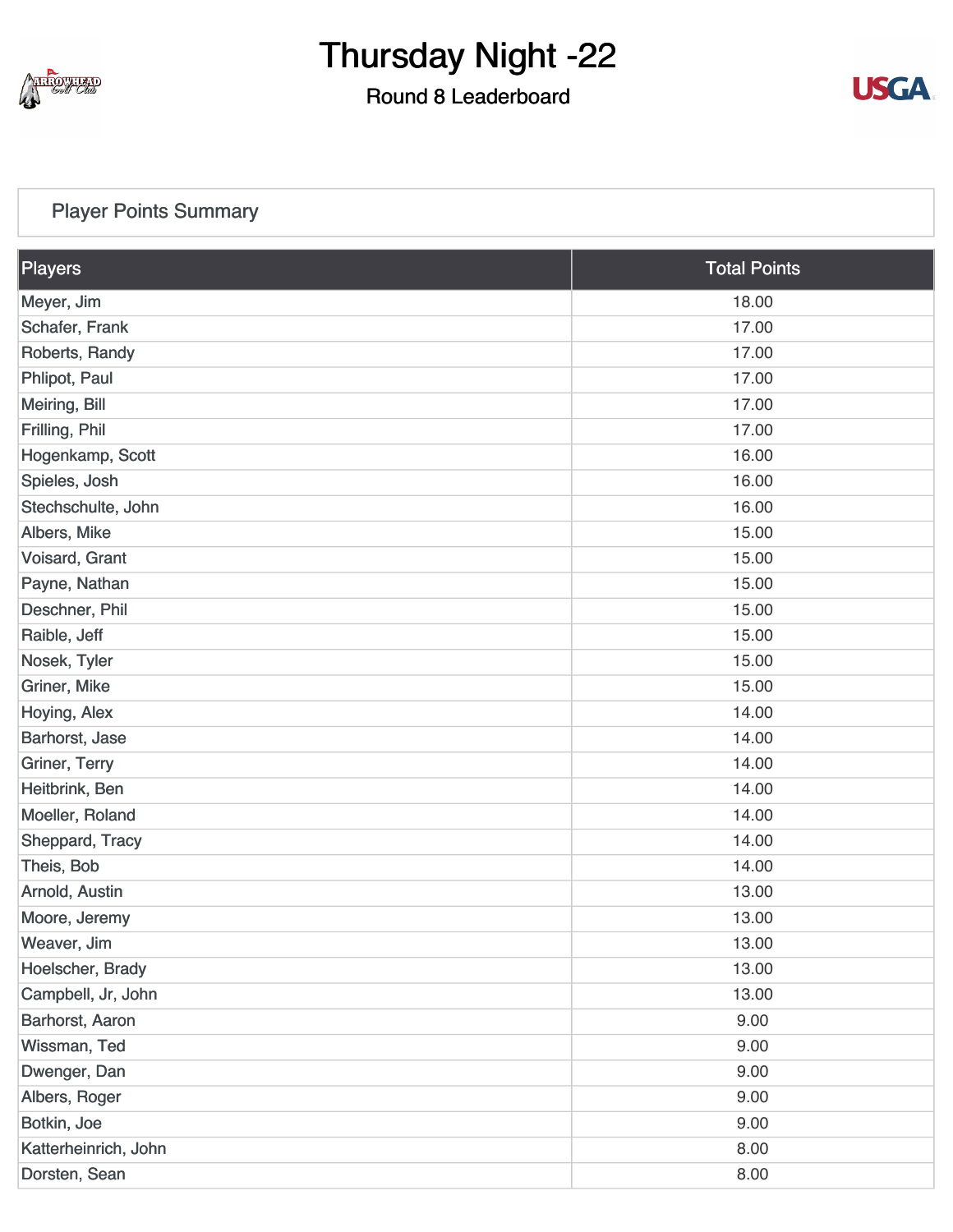

### Round 8 Leaderboard



| Rindler, Greg       | 8.00   |
|---------------------|--------|
| Schwartz, Mike      | 8.00   |
| Heuker Jr, Ed       | 8.00   |
| Arnold, Dillon      | 8.00   |
| Myers, Jim          | 8.00   |
| Dwenger, Ben        | 7.00   |
| McGhee, William     | 7.00   |
| Flint, Chad         | 7.00   |
| Clune, Charlie      | 7.00   |
| Sanvido, Lyle       | 7.00   |
| Frilling, Roger     | 7.00   |
| Echols, Mark        | 7.00   |
| Kaiser, Ed          | 6.00   |
| Poeppelman, Devon   | 6.00   |
| Stubbs, Jim         | 6.00   |
| Shreves, John       | 5.00   |
| Bornhorst, Mark     | 5.00   |
| Sheppard, Jim       | 5.00   |
| Clark, Zach         | 5.00   |
| Kaeck, Jordan       | 5.00   |
| Warbington, Lew     | 4.00   |
| <b>Total Points</b> | 616.00 |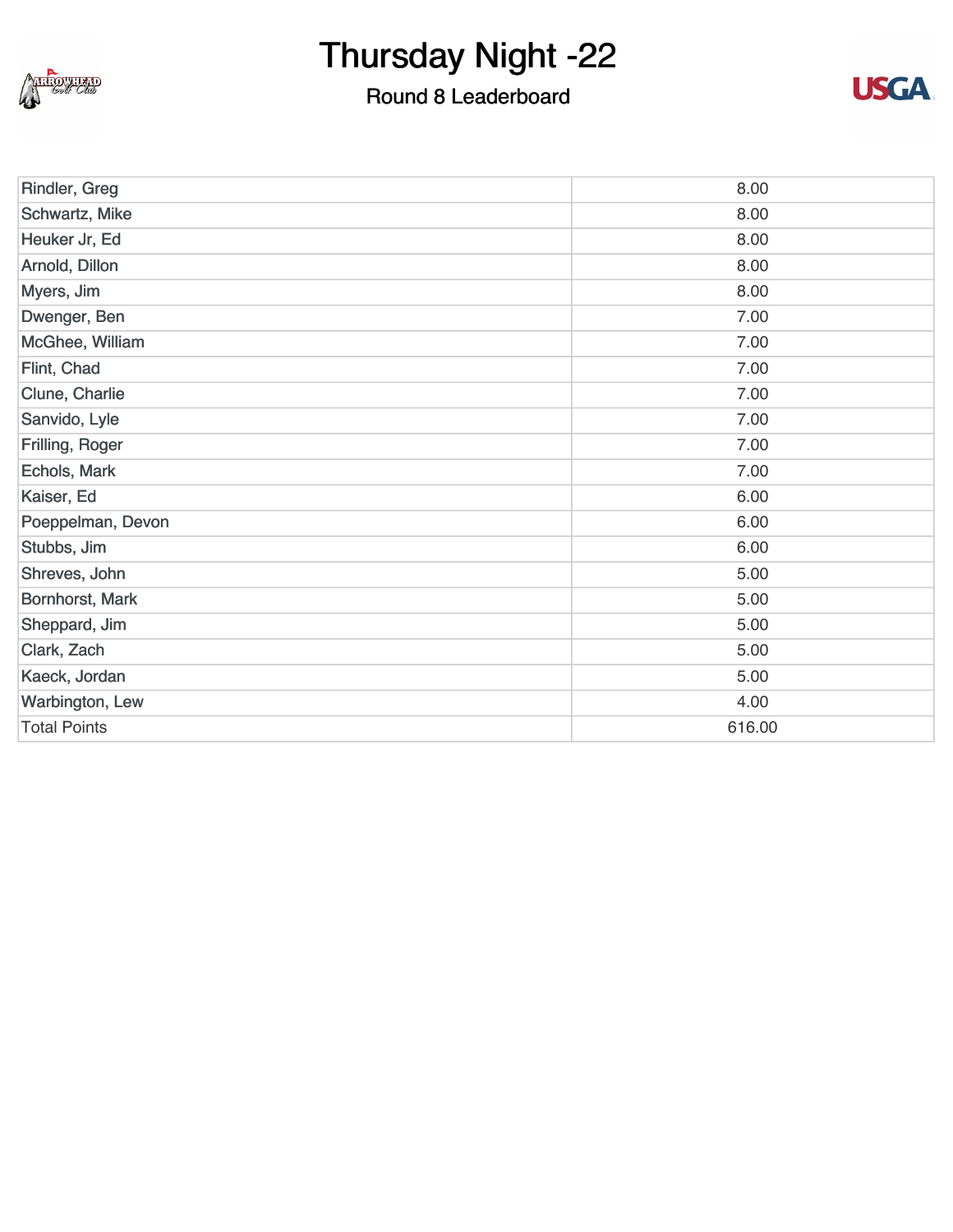

### Round 8 Leaderboard



### [Team Points Summary](https://static.golfgenius.com/v2tournaments/team_points?league_id=8410389304542504110&round_id=8410393923477841378)

| Teams                       | <b>Total Points</b> |
|-----------------------------|---------------------|
| <b>Bernhold Insurance</b>   | 64.00               |
| <b>Logan Services</b>       | 55.00               |
| <b>Progress Tool</b>        | 55.00               |
| <b>Barhorst Woodworks</b>   | 53.00               |
| <b>Meyer Garage</b>         | 53.00               |
| <b>Bruckens</b>             | 50.00               |
| <b>Spieles Chiropractic</b> | 49.00               |
| Jackson 5                   | 39.00               |
| Tom-Jerry                   | 38.00               |
| <b>Gilbert Station</b>      | 35.00               |
| <b>Nitro Roofing</b>        | 35.00               |
| <b>Buschur Electric</b>     | 33.00               |
| <b>Fore Play</b>            | 33.00               |
| F & C Trucking              | 24.00               |
| <b>Total Points</b>         | 616.00              |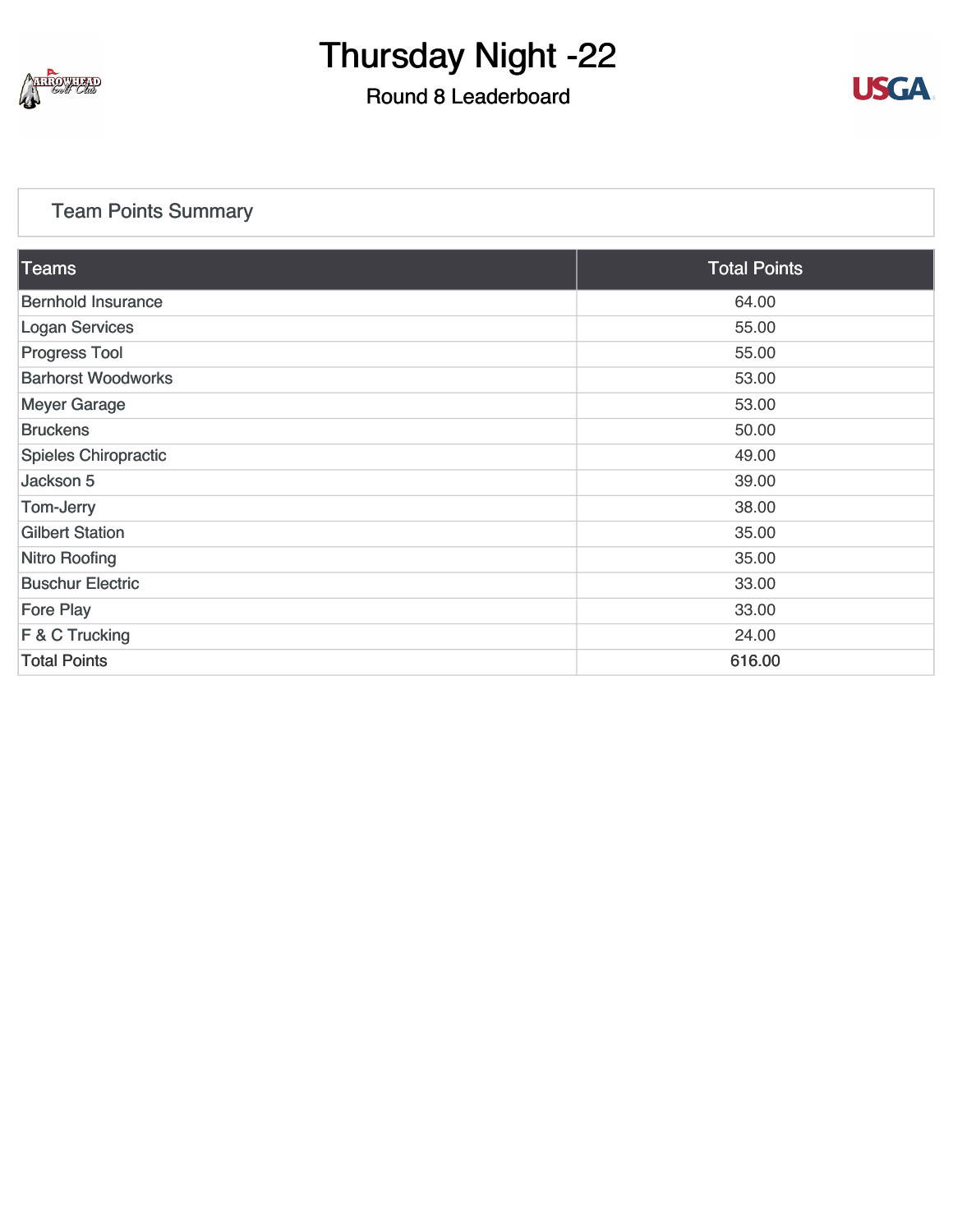

Round 8 Leaderboard



### [League Play](https://static.golfgenius.com/v2tournaments/8410488242503165436?called_from=&round_index=8)

| <b>Points</b> | Player                                    | Match       | Player                                                   | <b>Points</b> |
|---------------|-------------------------------------------|-------------|----------------------------------------------------------|---------------|
| 15.00         | Meyer Garage (Nosek, Tyler)               | 4 & 2       | Nitro Roofing (Flint, Chad)                              | 7.00          |
| 14.00         | Meyer Garage (Griner, Terry)              | 1 up        | Nitro Roofing (Heuker Jr, Ed)                            | 8.00          |
| 17.00         | Meyer Garage (Schafer, Frank)             | 4 & 2       | Nitro Roofing (Kaeck, Jordan)                            | 5.00          |
| 7.00          | Meyer Garage (Frilling, Roger)            | 3 & 1       | Nitro Roofing (Payne, Nathan)                            | 15.00         |
| 7.00          | F & C Trucking (Echols, Mark)             | 2 up        | <b>Bernhold Insurance (Voisard, Grant)</b><br>08/10/2001 | 15.00         |
| 8.00          | F & C Trucking (Myers, Jim)               | 1 up        | Bernhold Insurance (Hoying, Alex)                        | 14.00         |
| 5.00          | F & C Trucking (Clark, Zach)              | 3 & 2       | <b>Bernhold Insurance (Meiring, Bill)</b>                | 17.00         |
| 4.00          | F & C Trucking (Warbington, Lew)          | 3 & 2       | Bernhold Insurance (Meyer, Jim)                          | 18.00         |
| 13.00         | Gilbert Station (Weaver, Jim)             | <b>Tied</b> | Barhorst Woodworks (Barhorst, Aaron)                     | 9.00          |
| 5.00          | Gilbert Station (Sheppard, Jim)           | 4 & 2       | <b>Barhorst Woodworks (Frilling, Phil)</b>               | 17.00         |
| 8.00          | Gilbert Station (Katterheinrich, John)    | 1 up        | <b>Barhorst Woodworks (Barhorst, Jase)</b>               | 14.00         |
| 9.00          | Gilbert Station (Botkin, Joe)             | <b>Tied</b> | <b>Barhorst Woodworks (Moore, Jeremy)</b>                | 13.00         |
| 6.00          | Jackson 5 (Stubbs, Jim)                   | 4 & 3       | Spieles Chiropractic (Spieles, Josh)                     | 16.00         |
| 16.00         | Jackson 5 (Hogenkamp, Scott)              | 281         | Spieles Chiropractic (Poeppelman, Devon)                 | 6.00          |
| 9.00          | Jackson 5 (Wissman, Ted)                  | <b>Tied</b> | Spieles Chiropractic (Hoelscher, Brady)                  | 13.00         |
| 8.00          | Jackson 5 (Dorsten, Sean)                 | 1 up        | Spieles Chiropractic (Heitbrink, Ben)                    | 14.00         |
| 15.00         | <b>Buschur Electric (Raible, Jeff)</b>    | 1 up        | Progress Tool (Sanvido, Lyle)                            | 7.00          |
| 5.00          | <b>Buschur Electric (Bornhorst, Mark)</b> | 4 & 2       | <b>Progress Tool (Phlipot, Paul)</b>                     | 17.00         |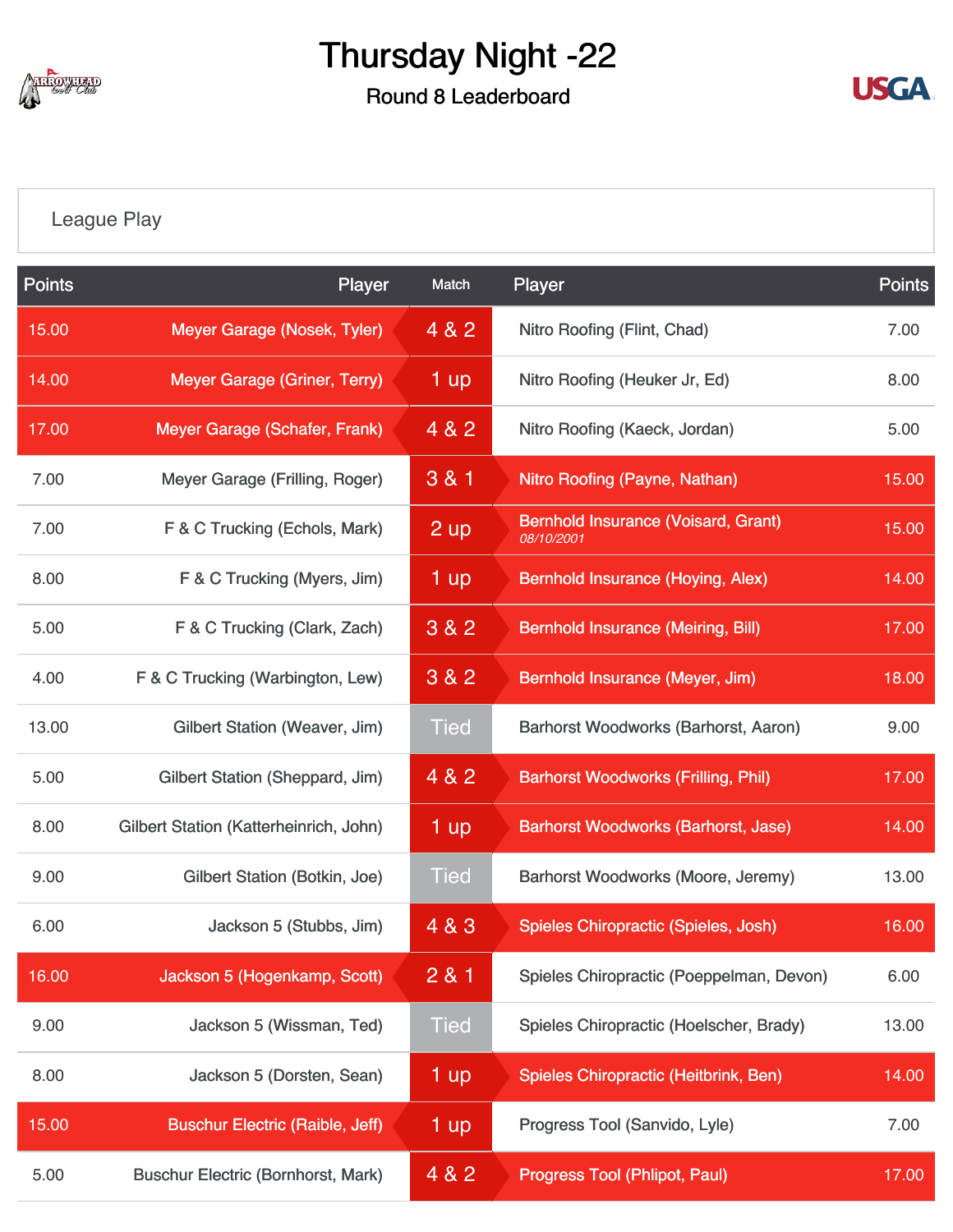

### Round 8 Leaderboard



| 6.00                                  | <b>Buschur Electric (Kaiser, Ed)</b>     | $2 \overline{up}$ | Progress Tool (Stechschulte, John)  | 16.00 |
|---------------------------------------|------------------------------------------|-------------------|-------------------------------------|-------|
| 7.00                                  | <b>Buschur Electric (Clune, Charlie)</b> | 2 up              | <b>Progress Tool (Griner, Mike)</b> | 15.00 |
| 17.00                                 | Logan Services (Roberts, Randy)          | 3 & 2             | Fore Play (Shreves, John)           | 5.00  |
| 14.00                                 | Logan Services (Theis, Bob)              | 281               | Fore Play (Arnold, Dillon)          | 8.00  |
| 15.00                                 | Logan Services (Albers, Mike)            | 2 & 1             | Fore Play (McGhee, William)         | 7.00  |
| 9.00                                  | Logan Services (Albers, Roger)           | <b>Tied</b>       | Fore Play (Arnold, Austin)          | 13.00 |
| 14.00                                 | <b>Bruckens (Sheppard, Tracy)</b>        | 3 & 2             | Tom-Jerry (Schwartz, Mike)          | 8.00  |
| 13.00                                 | Bruckens (Campbell, Jr, John)            | <b>Tied</b>       | Tom-Jerry (Dwenger, Dan)            | 9.00  |
| 8.00                                  | <b>Bruckens (Rindler, Greg)</b>          | <b>Tied</b>       | Tom-Jerry (Moeller, Roland)         | 14.00 |
| 15.00                                 | <b>Bruckens (Deschner, Phil)</b>         | 281               | Tom-Jerry (Dwenger, Ben)            | 7.00  |
| <b>Total Points Allocated: 616.00</b> |                                          |                   |                                     |       |